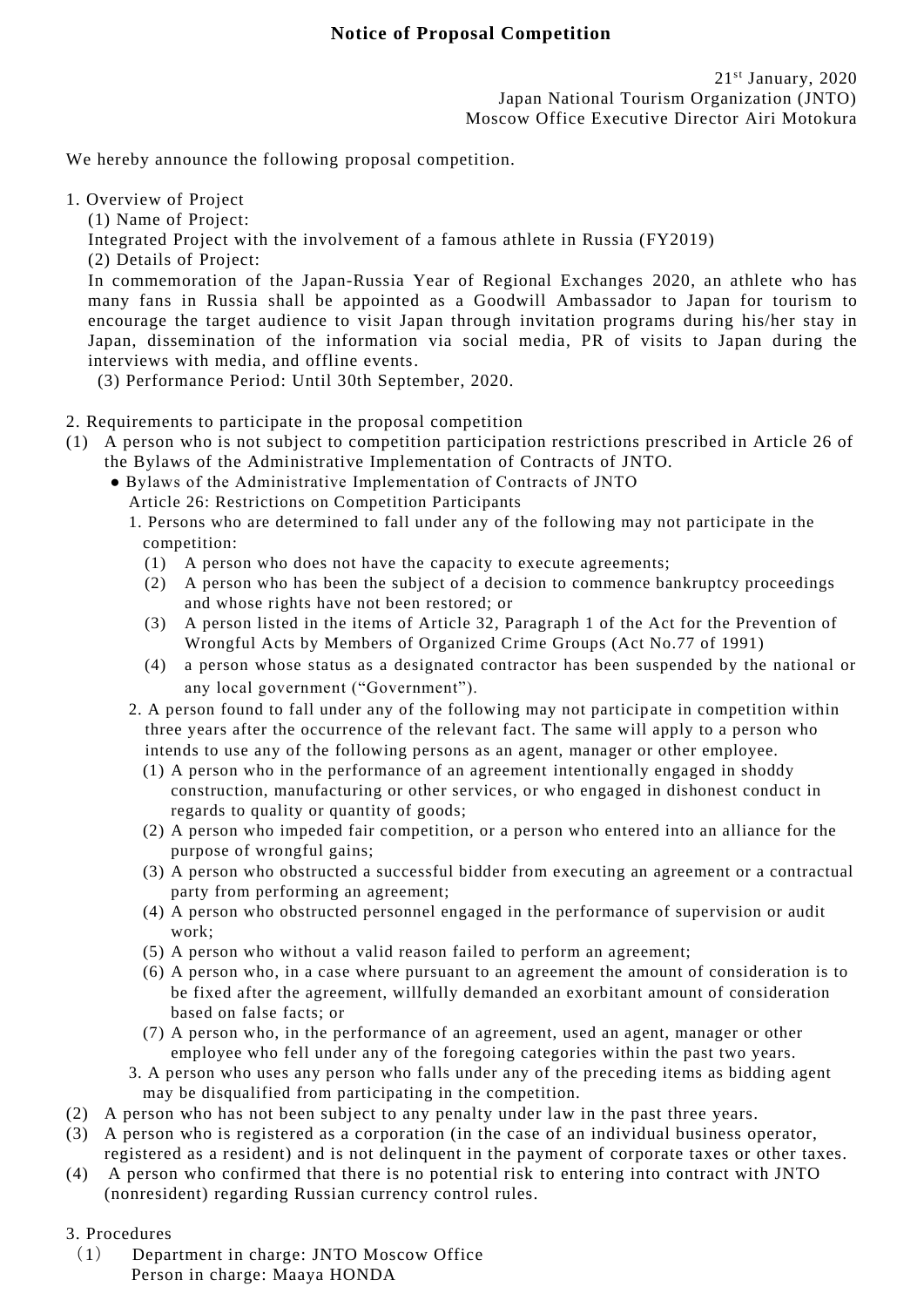Address: 3rd Floor, 5, Bryanskaya Street, Moscow, Russia TEL:+7-495-995-0120 FAX:+7-495-995-0145 Email: [mow@jnto.go.jp](mailto:mow@jnto.go.jp)

- (2) Period and method of delivery of the Request for Proposals From 21<sup>st</sup> January until 12 pm, 7<sup>th</sup> February, 2020 (Moscow time). The Request for Proposals will be delivered by hand or via e-mail. If delivery of the Request for Proposals is desired, please contact the person mentioned in (1) above in advance.
- (3) Deadline, place and method of submission of proposal Submit to (1) above by 12 pm, 7<sup>th</sup> February, 2020 (Moscow time). Limited to hand delivery or mail (in the case of mail, the proposal must be received by the submission deadline, and record of delivery must be certifiable).

The following documents are to be submitted to JNTO at time of submission of proposal. ( A copy of the Unified Qualification for Participating in Tendering Procedures across all Japan's ministries and government agencies may be substituted for the following documents.)

- ① Certificate of corporate unified state register (EGRUL)
- ② Tax registration certificate
- ③ Authorized copy of the representative director's passport
- ④ Company Profile (Please specify the following items.)
- (1) Company name
- (2) Company address
- (3) Representative's contact information (E-mail, Web etc.)
- (4) Service provision included in the plan
- (5) Contact information of the person in charge (contact address of the project manager)

\* Copies of these documents, made by camera or photocopier, are acceptable un der the condition that they are the same size as the original and high -quality.

- (4) An explanatory meeting will not be held.
- (5) Upon receiving a proposal, JNTO will conduct a preliminary review meeting and may request the proponent to provide additional information on the proposal. If required, further meetings will be held.

## 4. Others

- (1) The language used in the procedures shall be in English or Japanese (and Russian if needed), and the currency shall be Russian ruble.
- (2) Inquiries for related information should be directed to the person in 3. (1) above.
- (3) Expenses for preparation and submission of the proposal will be borne by the person proposing the proposal.
- (4) There will be no secondary use of a submitted proposal without the permission of the person who submitted the relevant proposal.
- (5) If a proposal contains any matters that are not true, such proposal will be invalidated, and the applicant who entered such matters may be suspended from participating in public bids.
- (6) If in regards to the content of a selected proposal, there is a request on the basis of the screening standards for JNTO's information announcements, such disclosure will be made using documents prepared in advance to be disclosed.
- (7) A person whose proposal has been selected is a person who was specified as the most suitable person as a result of the proposal competition, but until agreement procedures are completed pursuant to JNTO's accounting and other rules, no contractual relationship will arise between such person and JNTO.
- (8) To verify whether a person who submitted a proposal satisfies the requirements for participating in the proposal competition of section 2 above, a credit check may be performed. There may be cases where, even after selection, in light of the results of such credit check, an agreement will not be executed.
- (9) Any person receiving an order will be responsible for payment to tax authorities of any value-added taxes and other taxes.